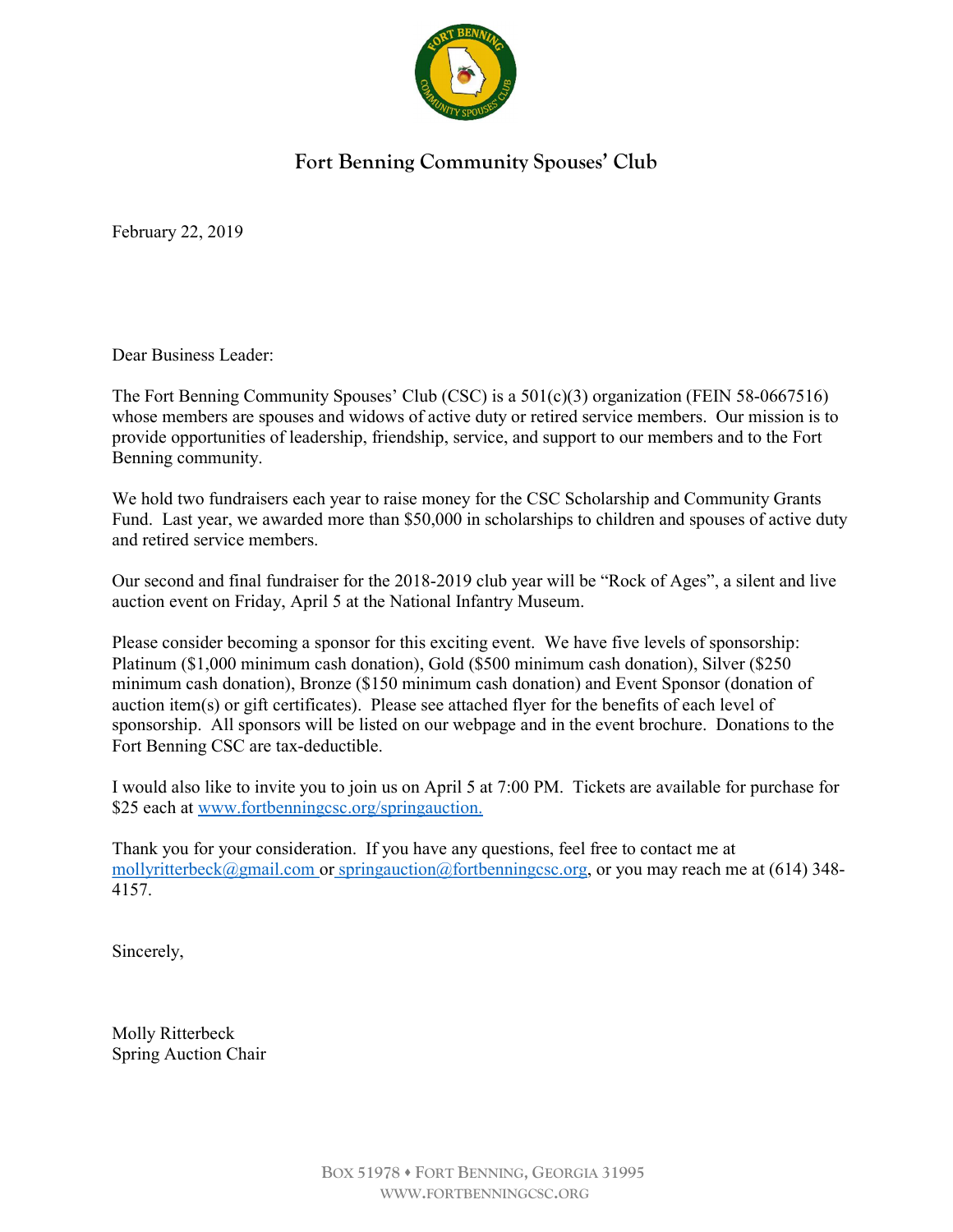

## **Sponsorship Levels**

# **PLATNIUM SPONSOR**

- Your logo/company listed underneath event logo
- Your logo/company name listed as "Platinum Sponsor" on sign at the check-in table
	- Standalone slide featuring your company name & logo in our event slideshow, which runs for the duration of the event
- Your logo listed first on our website and in the event program as "Platinum Sponsor"
	- 8 tickets to the event

# **GOLD SPONSOR**

### \$500 minimum contribution

- Your company logo on signs for the Live Auction
- Standalone slide featuring your company name & logo in our event slideshow
- Sponsor logo listed on our website and in the event program under "Gold Sponsor"
	- 6 tickets to the event

# **SILVER SPONSOR**

### \$250 minimum contribution

- Your company logo on the signs for the Silent Auction Area
- Sponsor logo included on the "Silver Sponsors" slide in our event slideshow
- Sponsor logo listed on our website and in the event program under "Silver Sponsor"
	- 4 tickets to the event

## **BRONZE SPONSOR** \$150 minimum contribution

- Name on a "Sponsored by" 4x6 card on one table centerpiece
- Sponsor name included on the "Bronze Sponsors" slide in our event slideshow
- Sponsor name listed on our website & in the event program under "Bronze Sponsor"
	- 2 tickets to the event